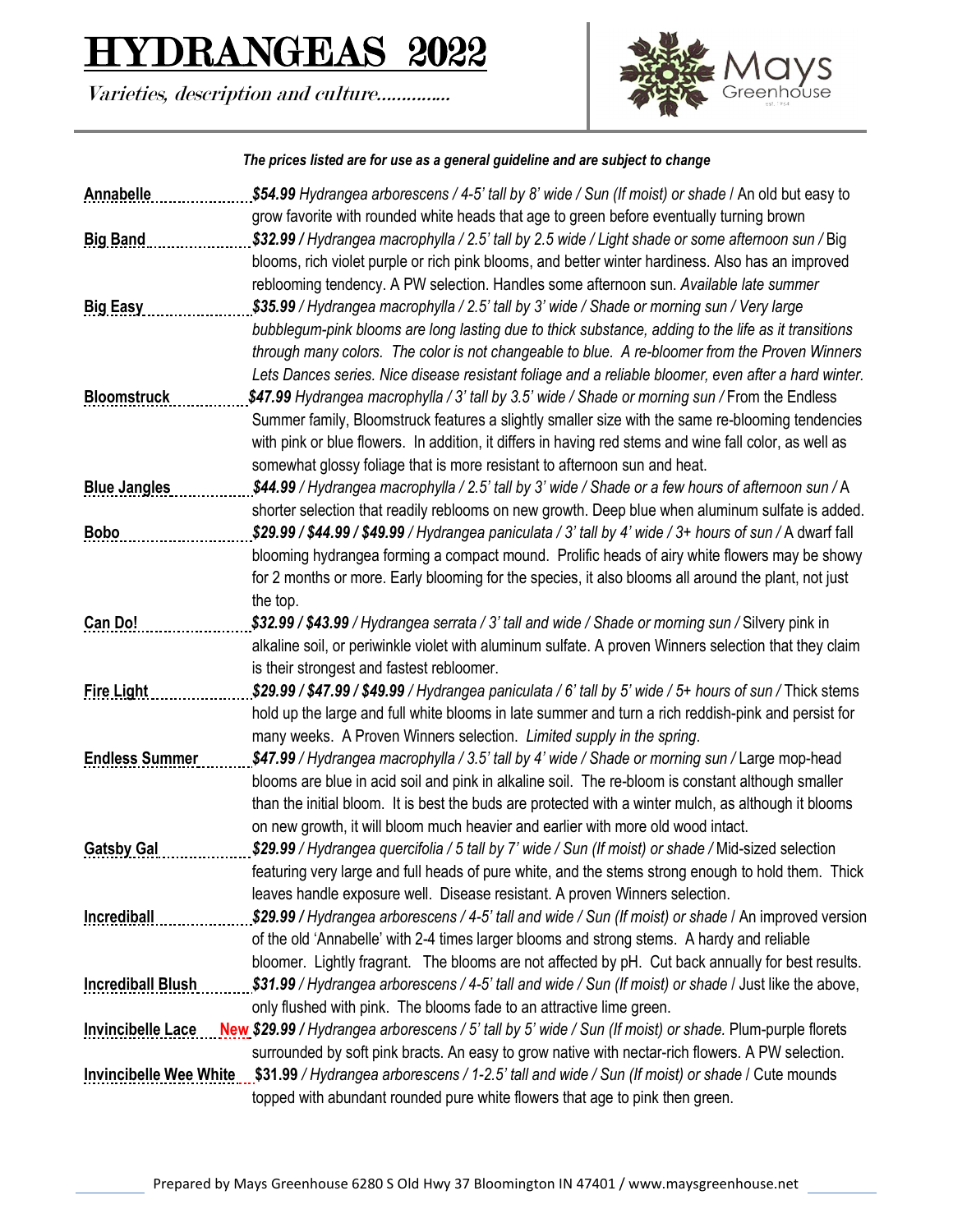## DRANGEAS 2022

Varieties, description and culture…………...



| <b>Limelight Prime</b>   | \$44.99 / Hydrangea paniculata / 6' tall by 5' wide / 3+ hours of sun. A new an improved 'Limelight',                         |
|--------------------------|-------------------------------------------------------------------------------------------------------------------------------|
|                          | it has a longer lasting greenish white blooms, healhier foliage, and a more compact habit.                                    |
| <b>Little Lime</b>       | \$29.99 / \$44.99 / \$49.99 / Hydrangea paniculata / 4' tall by 3' wide / 3+ hours of sun. A dwarf form                       |
|                          | of the popular 'Limelight', standing about a third of the size. It sports the same lime to white to pink                      |
|                          | blooms.                                                                                                                       |
|                          | Little Lime Punch New \$44.99 / Hydrangea paniculata / 4' tall by 3' wide / 3+ hours of sun. Like the above, blooms start off |
|                          | greenish white, turn pure white, then to pink and finally to a rich red, often a multicolored effect.                         |
| <b>Little Quick Fire</b> | \$44.99 / Hydrangea paniculata / 4' tall by 5' wide / 3+ hours of sun / Lacecap-type blooms appear                            |
|                          | in early summer and turn red before many other paniculata-types are budding.                                                  |
| <b>Petiolaris</b>        | \$69.99 / Hydrangea anomala / climbing to 25' / 3+ hours of sun / Relatively slow growing                                     |
|                          | deciduous clinging vine that bear flat white clusters in June. Works well on a brick wall or as a                             |
|                          | groundcover. Eventually forms a layered look with peeling bark. Takes several years to bloom.                                 |
| Pinkerella               | New \$54.99 / Hydrangea arborescens / 5' tall by 5' wide / Sun (If moist) or shade. Vigorous mophead                          |
|                          | type with reliable two-tone pink blooms that last for months. Bloom color is constant.                                        |
| <b>Pinky Winky</b>       | \$29.99 / \$49.99 / Hydrangea paniculata / 7' tall and wide / 3+ hours of sun / Large, 12-16" long                            |
|                          | heads in mid-summer emerge white, quickly turn pink, and continue to push new white flowers                                   |
|                          | from the tip of the panicle, creating a bicolor effect. The blooms are not affected by pH. Cut back                           |
|                          | annually for larger blooms.                                                                                                   |
| <b>Quick Fire</b>        | \$44.99 / Hydrangea paniculata / 4.5' tall by 3.5' wide / 3+ hours of sun / One of the earliest                               |
|                          | panicled types to bloom, white blooms quickly turn rich red.                                                                  |
| Rave                     | \$43.99 / Hydrangea macrophylla / 2.5' tall by 3' wide / Shade or morning sun / A Mophead type of                             |
|                          | violet-purple in acid soils or rich pink. B looms very well on new wood. A Proven Winners selection                           |
| <b>Rhythmic Blue</b>     | \$44.99 / Hydrangea macrophylla / 3' tall by 3.5' wide / Light shade or morning sun / Densely packed                          |
|                          | and richly colored blooms are pink or blue. A good re-bloomer of the Proven Winners Lets Dance                                |
|                          | Series, it is easier to keep blue than some varieties. Somewhat glossy, heat resistant foliage.                               |
| <b>Ruby Slippers</b>     | \$24.99 / Hydrangea quercifolia (oak leaf) / 3.5' tall by 5' wide. Sun (If moist) or shade / In June, 9"                      |
|                          | long conical flower heads emerge white, quickly turning pink and then eventually to a rose color.                             |
|                          | The blooms have a heavy substance that helps them last. Mahogany fall color. Vigorous.                                        |
| <b>Smooth Hydrangea</b>  | \$8.99 / Hydrangea arborescens / 4-5' tall, 4-5' wide / Sun (If moist) or shade / Sweetly scented flat                        |
|                          | creamy white blooms occur on new wood in early summer. Attracts a wide variety of pollinators                                 |
|                          | and is tolerant of most conditions, very hardy. Indiana native. We will also have the subspecies                              |
|                          | 'Radiata' (Silverleaf Hydrangea) for \$49.99 for 2022.                                                                        |
| <b>Strawberry Sundae</b> | \$59.99 / Hydrangea paniculata / 4.5' tall by 3.5' wide / 3+ hours of sun / Large and full flowers on                         |
|                          | compact plants. Blooms open white, transition through pink shades before turning completely red.                              |
| <b>Summer Crush</b>      | \$43.99 / Hydrangea macrophylla / 2.5' tall by 3' wide / Shade or morning sun / Rounded Mophead                               |
|                          | blooms of deep rose or bright purple. Compact, handles a little sun better than previous Endless                              |
|                          | Summer selections.                                                                                                            |
| <b>Tuff Stuff AH-HA</b>  | \$32.99 / Hydrangea serrata / 2.5' tall by 3' wide / Light shade or some afternoon sun / Large                                |
|                          | lacecap blooms of pastel blue or pink. The outer petals are large and double. The stems are                                   |
|                          | hardier than macrophylla hydrangeas, a strong reblooming Proven Winners selection.                                            |
| <b>Tuff Stuff Red</b>    | \$49.99 / Hydrangea serrata / 3' tall by 4' wide / Light shade or some afternoon sun / Relaible                               |
|                          | double lacecap-type blooms in shades of pinkish red. A Proven Winners selection.                                              |